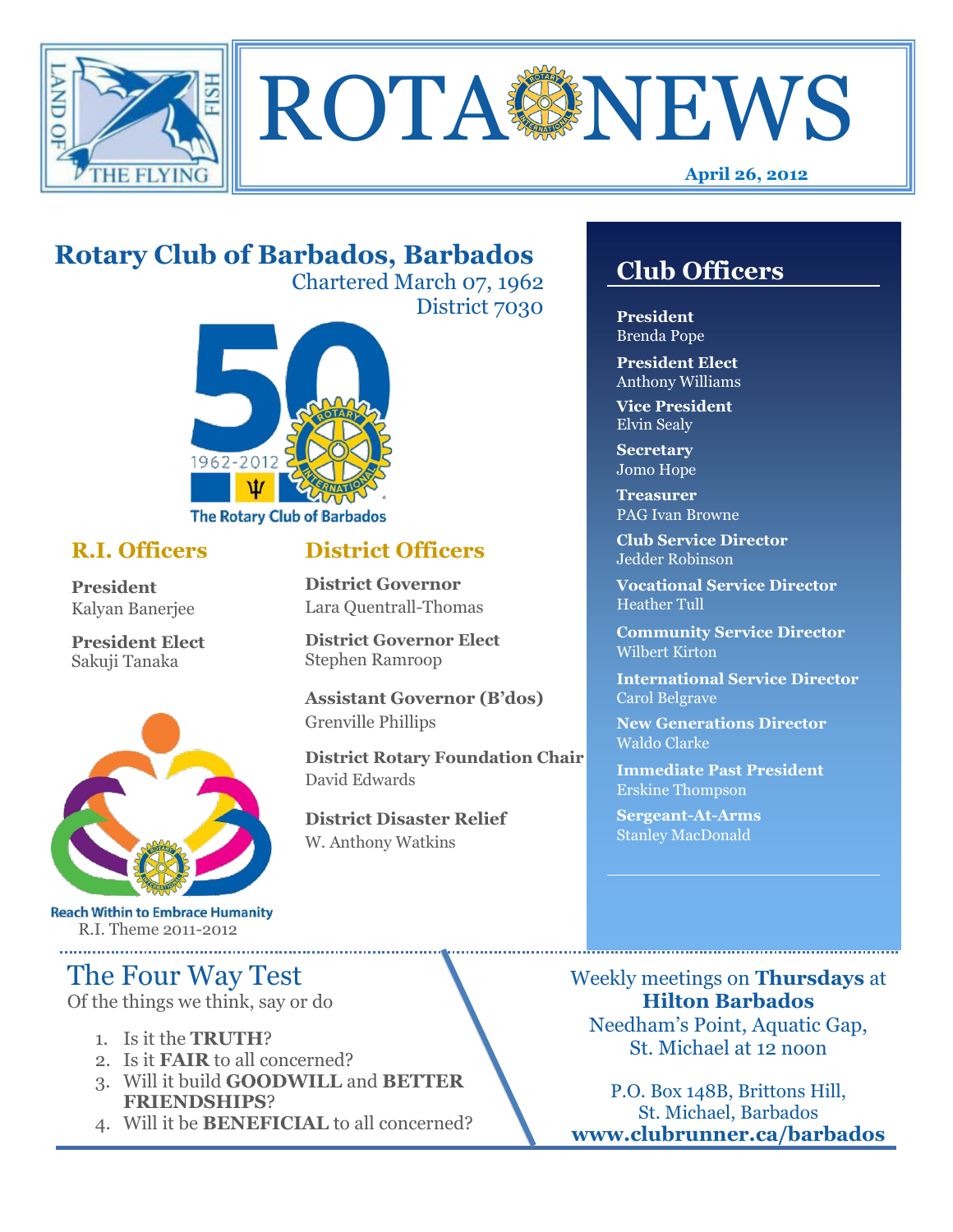#### LIBRARY AND REHABILITATION SERVICES AT DODDS

Special thanks to Jan Lewis, Volunteer Librarian and Ryan Phillips, Public Relations Officer from the Prison Outreach Program for the informative presentation which they delivered on the Library and Rehabilitation Services at Dodds at the last club meeting held April 19th, 2012.

Jan is a volunteer librarian at Dodds prison, whilst Ryan is a prison officer responsible for Public Relations.

Twelve years ago, Jan was encouraged to set up a library for the female inmates working one day per week and thought it would only be for a couple of weeks. She now works four days per week.

In 2007 she also produced a book of the inmates' writings entitled "Breaking Free" and another in 2009 called "Over the Wall".

Ryan complimented Rotary on their excellent drug awareness program which he says is doing good for the community and he hopes that Rotary will support other programmes in the future.



*Jan Lewis, Volunteer Librarian*



*Ryan Phillips, Public Relations Officer*

#### **NOTICE**

#### **Outstanding Amounts Due to Club**

As we come to the end of the Rotary year it is imperative that all outstanding amounts due to the club are cleared.

Invoices have been sent out to members on a number of occasions and regrettably if all accounts are not cleared by the end of April 2012 then the names of those concerned will be published.

#### **50th Anniversary Memorabilia**

Keep the memories of our 50th Anniversary alive by securing your White, Light Green or Dark Green Polo Shirts available in large or extra-large.

This is a good way to heighten awareness of the club to the viewing public.

Purchase your polo shirt NOW and elevate our cause to the greater community by wearing this apparel with pride as we promote "**Service above Self**".

To place your order, contact Rotarian Waldo via e-mail at [operations@trowelplastics.com](mailto:operations@trowelplastics.com) or telephone 246-232-7130.



#### **Interact Club Update**

A small delegation of Rotarians and PE Anthony Williams, Director of New Generations visited Codrington High School on Tuesday April 17th, 2012 where PP Stan addressed the school assembly about the Interact Club with some background on Rotary in general.

The address was very well received by the students as well as the teachers and a few parents who were present. Ms. Dionne Lashley, faculty member who teaches Drama and Dance has indicated her interest in being our Interact Adviser.

A show of hands at the end of the session suggested an interest of approximately 25-30 students who may sign up. Our second meeting is set tentatively for month-end after exams. At that time we will have our first official meeting with the interested students.

The school has a small roll of 65 and community service is an integral part of the Bachelor Laureate program. The Interact Club is therefore welcomed by Mr. Piers Taini, Principal in offering a structure and conduit for this part of the schools educational program.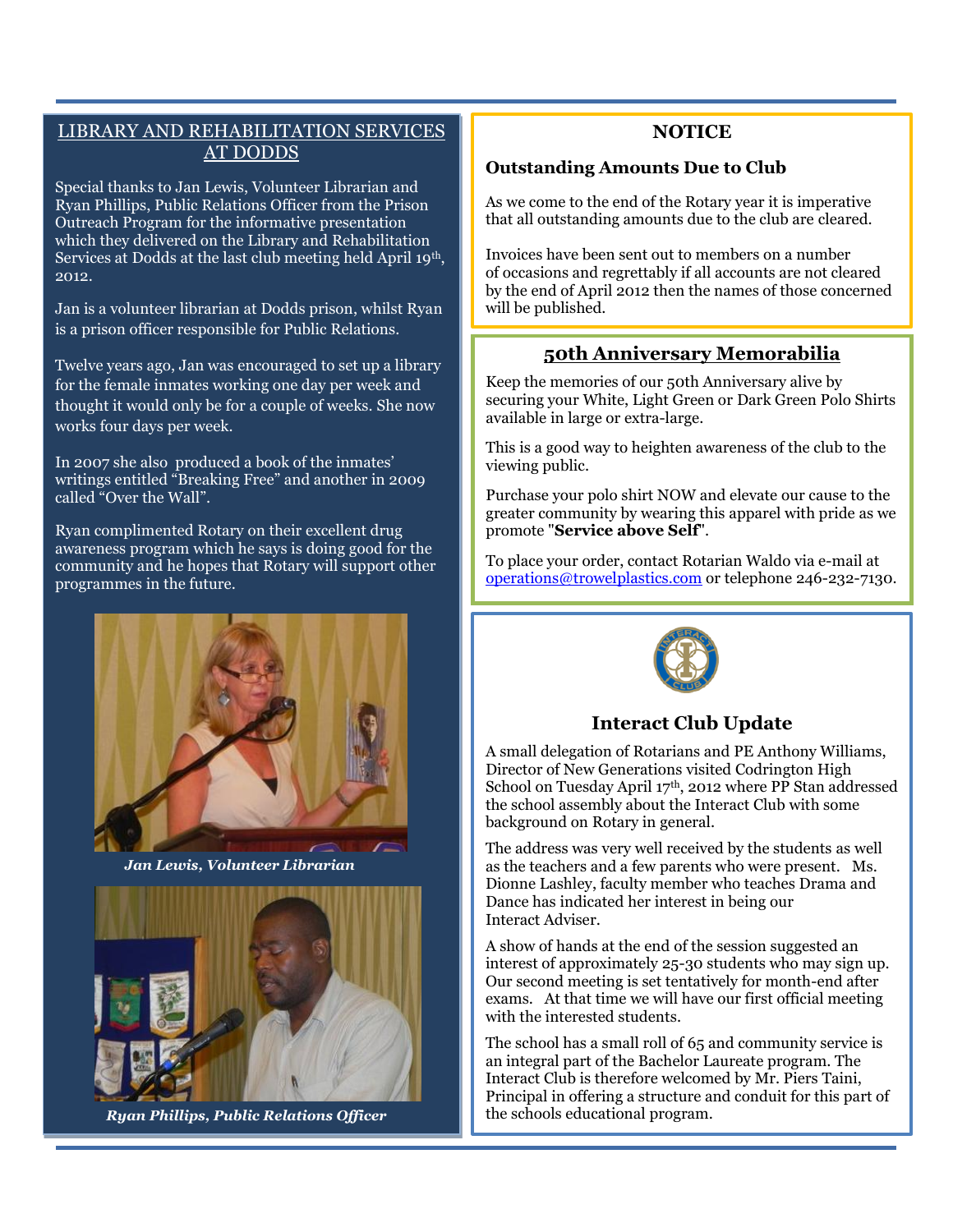## **POLIO UPDATE**

# The Fight to End Polio

2 estimated cases per day in 2011

2011

To reach the final 1% of

children is the most difficult

because polio still exists in

some of the most challenging

parts of Africa and South Asia.



3 countries have never stopped polio.

The majority of children that contract this crippling disease are under the age of 5

The percent of people globally who were surprised that polio still exists and is a serious problem, according to a recent Rotary survey.



Polio is 99% of the way to being eradicated!

on

children immunized globally by Rotary and its partners since 1988-that is an average of 3.3 children a second!

ion Rotary members worldwide are united in the fight to end polio

60 cents (€0.46 as of Feb. 16, 2012) the cost of protecting one child from polio

The estimated amount of money polio eradication will save the world over the next 20 years.

After more than 25 years, Rotary and its partners are "this close" to making history with the eradication of polio. With this achievement, polio will only be the second human disease in history-after smallpox-to be eradicated worldwide.

### Learn more about the fight and how you can help at www.endpolio.org.

## **"On the Lighter Side"**

#### **My Yearly Exam**

750 600

450

300

150

 $\theta$ 

1985

I went to my doctor for my yearly physical. The nurse started with certain basic questions:

"How much do you weigh?" she asked. "135," I said. The nurse put me on the scale. It turns out my weight is 180.

The nurse asked, "Your height?", "5 foot 4," I said. The nurse checked and saw that I only measure 5′ 2″.

She then took my blood pressure and told me that it is very high. "Of course it's high!" I screamed, 'When I came in here I was tall and slender! Now I'm short and fat!"



She put me on Prozac.